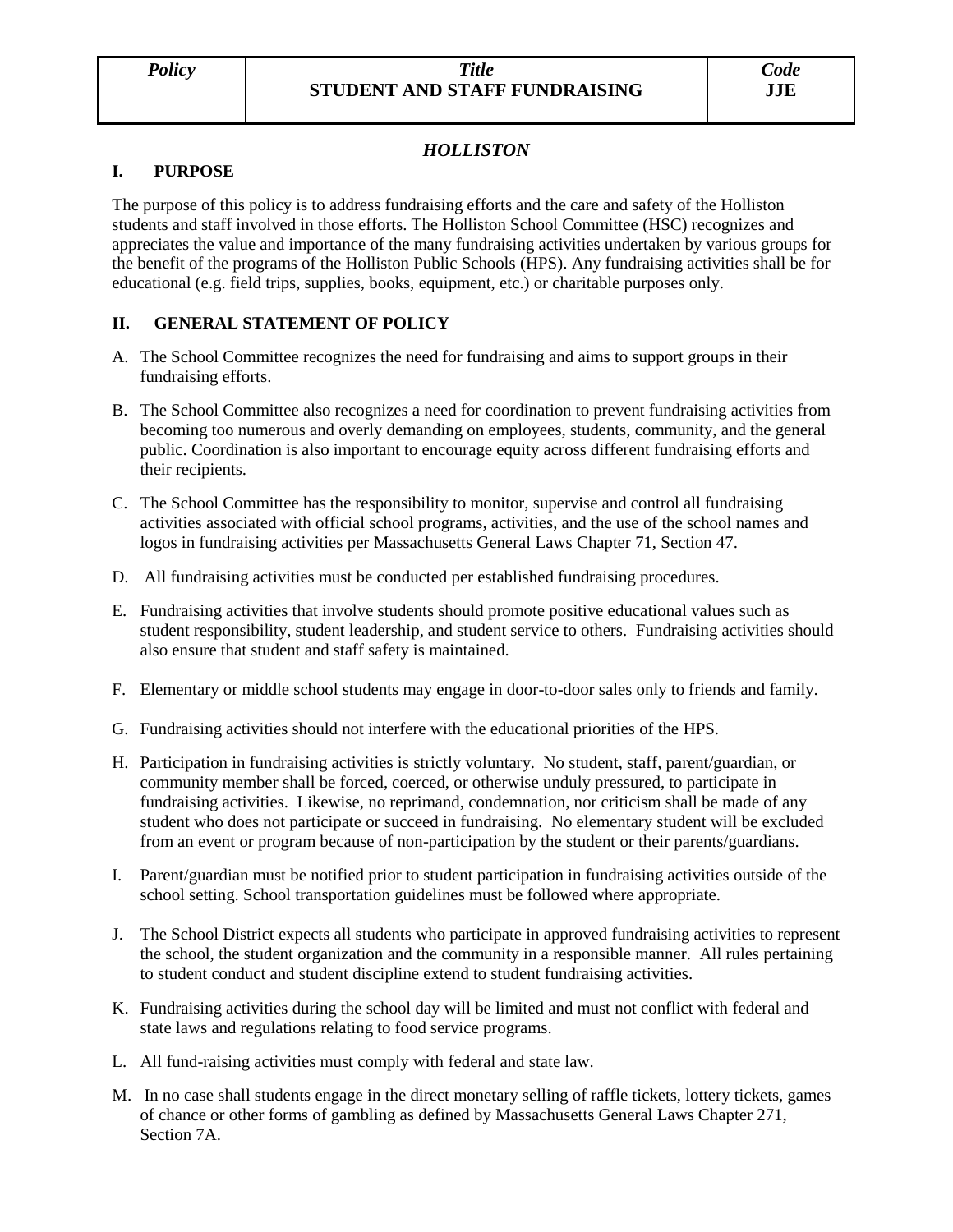- N. All funds raised and placed under the care of the HPS will be administered per Massachusetts General Laws Chapter 71, Section 47 and established financial management practices.
- O. Student organization fundraising conducted either on or off the premises of the HPS will be subject to established administrative procedures.
- P. Charitable fundraising activities, especially those that are part of a community service event or program (e.g. Holliston Pantry Shelf) are encouraged, provided such proposals are submitted to and approved by the Superintendent of Schools or his/her designee.
- Q. All other funds raised for the benefit of HPS will be received through the Gift Policy KCD.

### **III. ON-LINE FUNDRAISING – "CROWDFUNDING"**

Fundraiser's sponsor (e.g. teacher, coach, club advisor, etc.) of any online fundraising (e.g. GoFundme, Kickstarter, Indiegogo, You Caring, etc.) must verify under the crowdfunding service's terms and conditions that they meet all requirements for such fundraising. Crowdfunding services must send items or proceeds solicited directly to HPS. If an online fundraising campaign is not fully funded within the time period required or cannot be concluded, every attempt will be made to return donations to the donors. Donations that cannot be returned will be used as account credits with the crowdfunding service for future donations. As required by the Massachusetts Conflict of Interest laws, employees using crowdfunding services shall periodically disclose in writing to the Superintendent the names of all individuals whom the employee has directly solicited in any manner including but not limited to oral, written, or electronic solicitation. The Superintendent shall maintain these disclosures as public records available for public view. Unless otherwise approved by the Superintendent in writing, all goods and/or proceeds received through online fundraising shall become property of HPS and not the employee(s) who initiated the crowdfunding request.

#### **IV. DEFINITIONS**

- A. Fundraising is the selling of a product; providing a service or activity for money or other consideration; or requesting of donations. School fundraising directly funds school programs and benefits students.
- B. Student organizations are groups that are sponsored by the HPS and recognized by the School Committee. Student organizations are directed or supervised by HPS staff. Examples include but are not limited to: athletics, speech, drama, music performances, intramural athletics, banquets, individual class clubs, language club, music clubs, National Honor Society, student concessions, student council, and yearbook.
- C. Crowdfunding services are defined as any online service used for the solicitation of goods, services, or money from a large number of people via the internet or other electronic network.
- C. Outside organizations are groups that exist to support the activities of the HPS and the activities and students within but that operate outside the direct control and supervision of the HPS (e.g. Holliston PTO, HABA and HMAPA).
- D. A charitable cause is a group that operate for the exclusive benefit of the public and as defined by State and Federal tax laws ( i.e. American Heart Association).